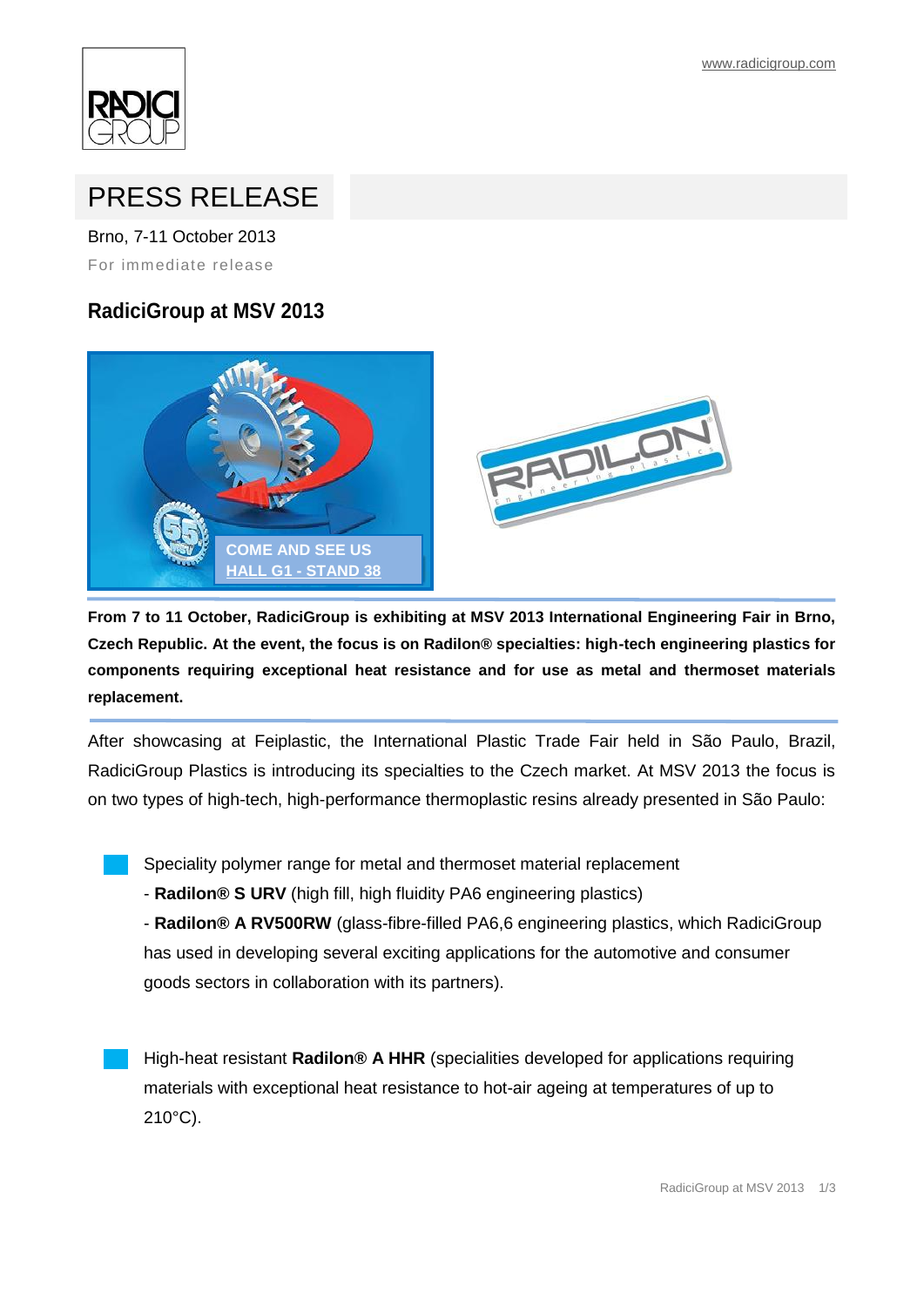# **RADILON® SPECIALTIES FOR METAL REPLACEMENT AND ENGINEERING POLYMERS WITH EXCEPTIONAL HEAT RESISTANCE.**

### **RADILON® S URV**

High-fill, high-fluidity PA6 engineering plastics available in 50%- and 60%-filled versions.

#### **RADILON® A RV500RW**

RADILON® A RV500RW products are glass-fibre-filled PA6,6 engineering plastics with mechanical characteristics up to 20% better than those of standard materials with similar amounts of fill. Compared to traditional PA6,6 resins, these RADILON® products ensure greater mechanical resistance and strain at break, greater resistance and strain at break in the presence of weld lines, and greater impact strength in both wet and dry conditions. Furthermore, RadiciGroup Plastics is about to introduce PA6 and PA6,6 long-fibre polymers, ideal for critical applications where the required values of impact, creep and fatigue resistance are so high that they cannot be achieved with traditional engineering plastics.

#### Main applications

**RADILON® S URV:** structural parts requiring high stiffness and mechanical resistance, such as structural components for textile machinery. Also ideal for office chair components, where performance and aesthetic appearance are required.

*RADILON® A RV500RW*: engine mounts, reaction brackets and pump housings.

## **RADILON® A HHR** (*HIGH HEAT RESISTANT*)

PA6,6 engineering plastics with exceptional heat resistance to hot-air ageing are high-performance products for applications at continuous operating temperatures of up to 210°C.

#### Main applications

Intercooler tanks, turbo manifolds, resonators, electric motor parts and air-intake manifolds for operation at temperatures greater than 180°C.



*Electric motor components made with RADILON® A HHR*



*GM engine cover made with flameresistant RADILON® A HHR*